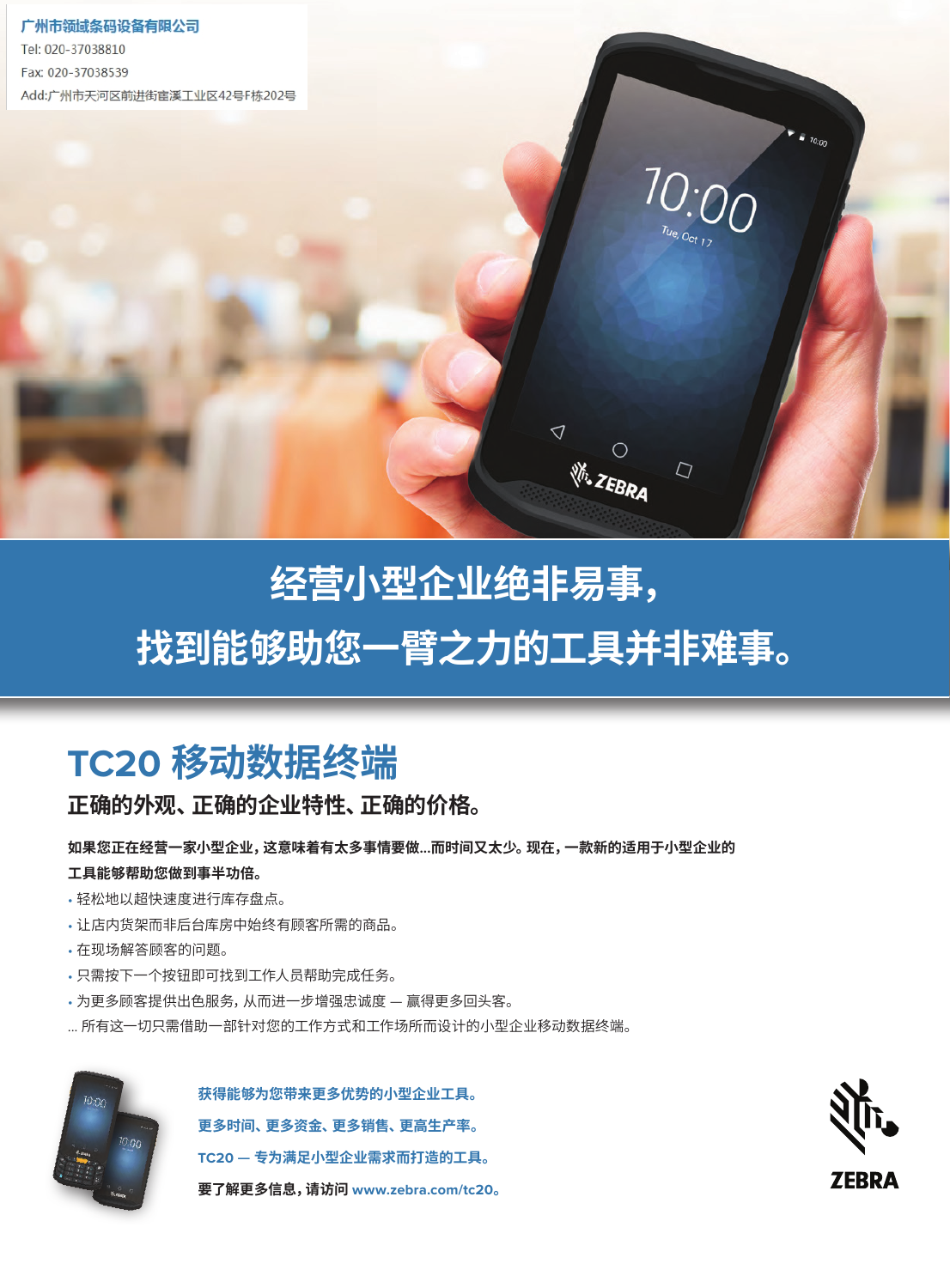# **TC20 为您带来所有所需特性,以帮助您节省时 间和资金并提升商店的销售和增强盈利能力**

 $10:00$ 

# 10:00

Tue, Oct 17



#### **专为满足工作需求而设计**

跌落到地面、被液体喷溅、在多尘的库房使用、在雨天以及极热或极冷的温度下使用 — TC25 能够承受一切。

 **⸺一切尽在您的掌控。**

#### **可满足整日工作需要的充足电量**

电量降低?没问题。无需寻找充电器 — 只需将独特的 PowerPack 卡入设备即可继续 工作。

#### **真正的扫描器能够真正节省时间**

智能手机的摄像头不是为条码扫描而设计的 — 正因为如此,TC20 采用了与全球大部 分零售商日常所依靠的相同的扫描技术。对于任何条件下的任何电子或印制条码,均 可实现即时且简便的即指即扫 — 就如同拍照一样轻松。如果有需要采集许多条码的 任务,通过卡入式触发手柄可舒适地进行批量扫描。

#### **即时记录一切**

利用 800 万像素自动对焦彩色摄像头可轻松记录一切 — 从损坏情况、退货到用于信 用卡申请的司机驾照副本。

#### **我们为您提供全面的服务和支持**

借助斑马客户关爱计划特价服务 (Zebra OneCare™ SV),您能以合适的价格获得合适 的支持。针对正常磨损和设备故障的两年服务、无可比拟的来自制造商的技术支持、可 进行现场故障排除的设备诊断工具、优先维修周转时间以及免费送返维修后的设备 等。成本只相当于单次、无保修维修的一小部分。

#### **出色的易用性⸺几乎无需培训**

TC20 为企业工具带来了您所需要的智能手机般的简便性 — Android 操作系统、在室 内外均可轻松读取的明亮显示屏、大屏以及可即时访问最常用特性和应用的三个可编 程按钮。

#### **对讲功能**

免费获得即时语音连接功能。只需按下一个按钮,即可与一位特定工作人员、一组特 定工作人员或者所有工作人员进行对讲通讯。\*

#### **超快的无线连接**

所有无线通信功能不是同等创建。借助 TC20,您不仅能够实现超快的 Wi-Fi 和蓝牙连 接,而且能够获得如有线连接般可靠和快速的无线连接。

#### **根据您的需要选择充电方式**

TC20 的充电座功能更加多样。可对带或不带 PowerPack 的全触控或键盘型号进行 充电。可对带或不带触发手柄的全触控或键盘型号进行充电。或者单独对 PowerPack 充电 — 一切只需一部充电座。五槽通用 ShareCradle 可支持经济高效地利用库房的 空间。

#### **更加简便地将条码等输入您的应用程序**

借助 Zebra 的 DataWedge 将通过扫描器和摄像头采集的信息输入您的现有应用程 序 — 无需编程或者修改现有应用程序。成效如何?显著节省时间 — 无需任何成本。

### **获得适用于您的小型企业的大型企业技术。**<sup>45</sup><sup>年</sup>

来,Zebra 所打造的创新移动设备为全球最大的零售商提供支持,帮助企 业提升效率、提高销售和增强盈利能力。现在,借助 TC20,能够让相同的 创新在您的企业发挥作用。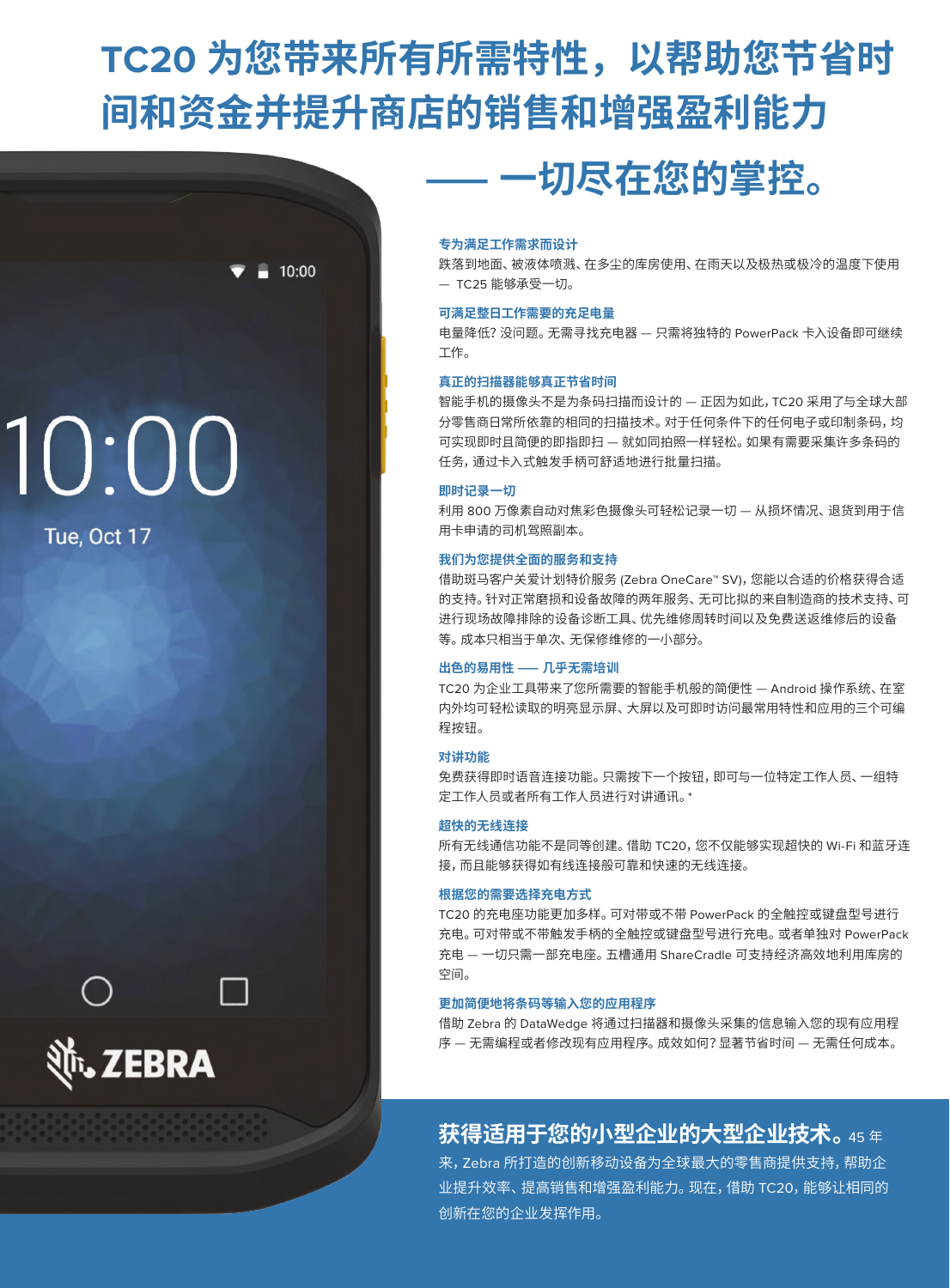#### TC20 规格 TC20 规格 **TC20 WITH KEYBOARD:**

| 物理参数       |                                                                                                  |
|------------|--------------------------------------------------------------------------------------------------|
| 尺寸         | TC20 (全触控型号):<br>5.27 英寸 (长) x 2.82 英寸 (宽) x 0.63 英寸 (深)<br>134 毫米 (长) x 73.1 毫米 (宽) x 16 毫米 (深) |
|            | TC20 (带键盘型号):<br>6.45 英寸 (长) x 2.82 英寸 (宽) x 0.63 英寸 (深)<br>164 毫米 (长) x 73.1 毫米 (宽) x 16 毫米 (深) |
| 重量         | TC20 (全触控型号): 6.88 盎司 / 195 克<br><b>TC20 (带键盘型号):</b> 7.58 盎司 / 215 克                            |
| 显示屏        | 4.3 英寸彩色 WVGA (800x480);LED 背光;<br>Corning Gorilla 玻璃                                            |
| 成像仪窗口      | Corning Gorilla 玻璃                                                                               |
| 触控面板       | 电容触控面板; 多点触控                                                                                     |
| 供电         | 不可拆卸                                                                                             |
|            | 可充电锂电池: 标准容量,                                                                                    |
|            | 3000mAh                                                                                          |
|            | 充电时间不超过 4 小时 (10 小时 = 1 个班次)<br>RTC 备份                                                           |
| 扩展槽        | 一个 128GB micro SD 槽                                                                              |
| 网络连接       | 一个 USB OTG — 主机 / 客户端 (Type C 连接器)                                                               |
| 通知         | 声音,多色LED,震动                                                                                      |
| 键盘         | TC20 (全触控型号): 屏幕键盘<br>TC20 (带键盘型号):数字                                                            |
| 语音         | PTT Pro、PTT Express                                                                              |
| 音频         | 扬声器 — 1 瓦 (94dBA)                                                                                |
|            | 语音支持 (内置扬声器/麦克风)                                                                                 |
|            | 两个麦克风                                                                                            |
|            | 音频插孔                                                                                             |
| 按钮         | 两侧扫描键、音量高/低调节、电源、 对讲 (PTT) 键                                                                     |
| 性能参数       |                                                                                                  |
| <b>CPU</b> | QCOM MSM8937® 64 位八核, ARM® Cortex<br>A53 1.4GHz,512KB L2 缓存,功率优化                                 |
| 操作系统       | Android Nougat 7.X                                                                               |
| 内存         | 2GB RAM/16 GB 闪存                                                                                 |
| 安全         | 验证启动                                                                                             |
| 使用环境       |                                                                                                  |
| 工作温度       | 14° F 至 122° F/-10° C 至 50° C                                                                    |
| 储存温度       | -40° F 至 158° F/-40° C 至 70° C                                                                   |
| 跌落规格       | 室温条件下,可承受多次从 4 英尺 / 1.2 米跌落<br>至混凝土地面的冲击,符合 MIL-STD 要求                                           |
| 滚动规格       | 可承受 300 次 1.6 英尺 / 0.5 米滚动的冲击                                                                    |
| 密封         | <b>IP54</b>                                                                                      |
|            |                                                                                                  |

6.45 in. L x 2.82 in W x .63 in. D

6.45 in. L x 2.82 in W x .63 in. D

| 使用环境(续)                                                  |                                                                                                         |
|----------------------------------------------------------|---------------------------------------------------------------------------------------------------------|
| 振动                                                       | 最大4倍重力加速度,5 Hz 至 2 kHz,<br>每轴持续 1 小时                                                                    |
| 热震                                                       | -40°C 至 70°C 快速转换<br>10 个循环<br>(一个循环 = 1.25 小时 (−40°C),1.25 小时 (70°C) )                                 |
| 静电放电 (ESD)                                               | +/-15kv 空气放电; +/-8kv 接触放电; +/-8kv 带电体                                                                   |
| 交互传感器技术                                                  | (IST)                                                                                                   |
|                                                          | 加速器 (三轴), 环境光传感器, 接近传感器                                                                                 |
| 数据采集                                                     |                                                                                                         |
| 扫描                                                       | SE2100 一维/二维成像仪<br>SE4710 一维/二维成像仪 + 后置摄像头                                                              |
| 后置摄像头                                                    | 800 万像素彩色摄像头,自动对焦,带闪光灯                                                                                  |
| <b>RFID</b>                                              | RFD2000 UHF RFID 卡扣式 sled                                                                               |
| 无线 LAN                                                   |                                                                                                         |
| <b>WLAN</b><br>无线电通讯                                     | 802.11 a/b/g/n/ac/d/r/h/i IPv4、IPv6                                                                     |
| 数据速率                                                     | 2.4 GHz: 20 MHz<br>5 GHz: 20 MHz, 40 MHz, 80 MHz                                                        |
| 工作信道                                                     | 2.4 GHz (信道 1-13; 1-11(US))<br>5GHz (信道 36-48、52-64、100-144、149-165)<br>实际工作信道/频率和带宽取决于相关法规和认<br>证机构要求。 |
| 安全与加密                                                    | WPA/WPA2 (PSK & Enterprise 802.1x);<br>EAP-TTLS; PEAPv0-MSCHAPv2; EAP-TLS                               |
| 认证                                                       | 802.11a/b/g/n; WPA; WPA2                                                                                |
| 快速漫游                                                     | 802.11r                                                                                                 |
| 无线 PAN                                                   |                                                                                                         |
| 蓝牙                                                       | Bluetooth 4.2 BLE                                                                                       |
| MOBILITY DNA 解决方案                                        |                                                                                                         |
| Mobility Extensions (Mx)                                 | <b>CO</b> SmartDex                                                                                      |
| <b>●</b> Lifeguard <sup>™</sup> for Android <sup>™</sup> | $\mathbb{R}$<br>DataWedge                                                                               |
| StageNow                                                 | $\vert \mathbf{B} \vert$<br><b>EMM Tool Kit</b>                                                         |
| developer.zebra.com/mobilitydna                          | Mobility DNA 仅适用于 Android。 具体特性可能因型号而异,并且<br>可能需要支持合同。要了解所支持的解决方案,请访问: https://                         |
| 保修                                                       |                                                                                                         |
| 问:www.zebra.com/warranty                                 | 遵循 Zebra 硬件保修声明的条款,自发货之日起一年内对 TC20<br>的工艺缺陷及材料缺陷给予保修。 要查阅完整保修声明, 请访                                     |
| 推荐服务                                                     |                                                                                                         |
|                                                          | 斑马客户关爱计划特价服务 (Zebra OneCare™ SV)                                                                        |

\* 只需设置预装的免费 Workforce Connect PTT Express 软件即可实现携带 TC20 的工作人员与使用任何支持 Zebra PTT Express 的兼容 Android 或 Windows 移动设备的工作人员之间的通话。

#### TC20 适用于:  $\overline{\phantom{a}}$ • Stocking  $\frac{1}{2}$

#### · 零售<br>- Shipping/Truck Shipping/Truck Shipping/Truck Shipping/Truck Shipping/Truck Shipping/Truck Shipping/Truck Shipping

- 商店前台
- 商店后台
- 存货
- 收货 **Hospitality Hospitality**

## • 发货/装货

• BOPIS(在线下单, 到店提货) **Light warehouse for the warehouse warehouse.** 副店提货) **DODIC** /左徙下单 到店提货)

#### 服务业

- 接单
- ー<br>轻工业仓库
	- 存货
	- 收货
- 发货/装货